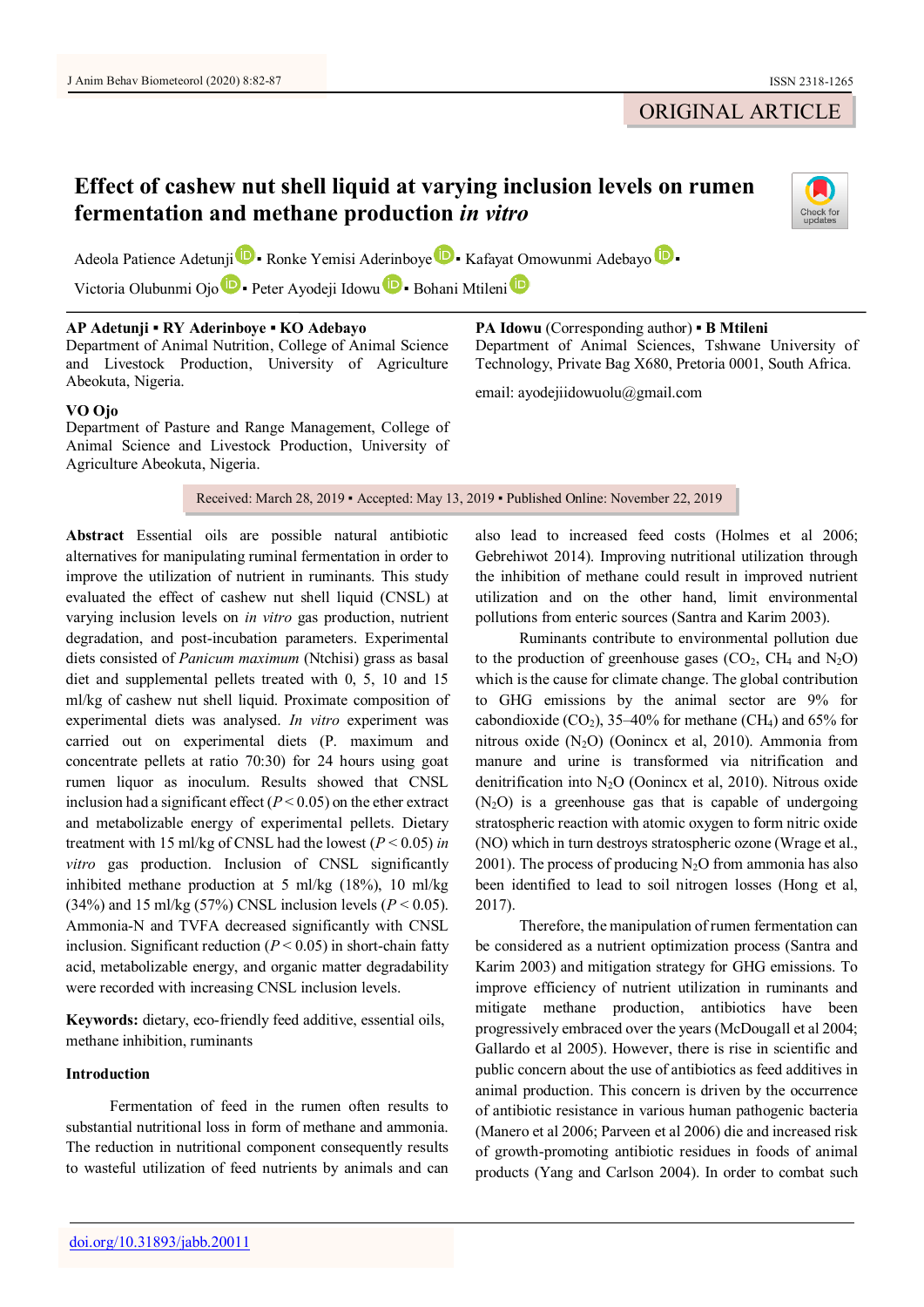residues, there has been a great need amid animal producers and consumers for alternative feed additives which are naturally safe in human food supply chain (Jouany and Morgavi 2007). Essential oils are possibly promising natural replacements to antibiotics and ionophores for manipulating ruminal fermentation. This is due to their capacity in modifying cell permeability in microbes and toxicity to some strains of rumen microorganism (McIntosh et al 2003; Calsamiglia et al 2007). Cashew nut shell liquid is a typical essential oil that is known for its antimicrobial activities (Kozubek et al 2001). However, limited studies have been conducted to determine the effect of dietary inclusion levels of cashew nut shell liquid in ruminant diet. This study therefore, aim at evaluating the effect of cashew nut shell liquid (CNSL) on *in vitro* gas production, nutrient degradation and post incubation parameters.

#### **Materials and Methods**

#### *Experimental diets and procedure*

A complete concentrate supplement was compounded (Table 1) to contain approximately 14% crude protein, which is adequate for growing goats (NRC 1981). Cashew nut shell liquid was added to the concentrate at varying levels of 0, 5, 10, and 15 ml/kg of complete diet, which made up to four

dietary treatments. The concentrate was processed into pellets using cassava flour in the composition as binder, according to the different levels of CSNL inclusion.

#### *Chemical composition*

Proximate composition of experimental diets samples was determined according to the procedure of AOAC (1990). Crude protein was obtained by total N determination using the micro Kjeldahl technique (nitrogen content  $(N) \times 6.25$ ). The fibre fractions of experimental diets and faecal samples were determined according to Van Soest et al (1991)*.* Cellulose and hemicellulose were calculated as differences between ADF and ADL and NDF and ADF respectively.

Hemicellulose = NDF – ADF

Cellulose = ADF – ADL

Organic matter content was calculated as 100 – ash content in feed. Non-structural carbohydrate (NSC) was calculated as  $(100 - (CP + EE + Ash + NDF) (AOAC, 2000)$ . Metabolizable energy content was estimated as  $37\times\%$  crude protein+81×% ether extract+35.5×% nitrogen-free extract (Pauzenga 1985).

| Ingredients    |       | Composition $(g/kg)$ |         |          |  |
|----------------|-------|----------------------|---------|----------|--|
| Wheat offal    | 533.0 | 533.0                | 533.0   | 533.0    |  |
| Brewers dried  | 100.0 | 100.0                | 100.0   | 100.0    |  |
| grain          |       |                      |         |          |  |
| Groundnut cake | 170.0 | 170.0                | 170.0   | 170.0    |  |
| Cassava flour  | 167.0 | 167.0                | 167.0   | 167.0    |  |
| Bone meal      | 20.0  | 20.0                 | 20.0    | 20.0     |  |
| Salt           | 10.0  | 10.0                 | 10.0    | 10.0     |  |
| CSNL levels    | ۰     | $^{+}$               | $^{++}$ | $^{+++}$ |  |
| TOTAL (kg)     | 1000  | 1000                 | 1000    | 1000     |  |

**Table 1** Gross composition of experimental concentrates diets.

CNSL: Cashew nut shell liquid;  $-0\%$  inclusion level of cashew nut shell liquid;  $+5\%$  inclusion level of cashew nut shell liquid; ++ 10% inclusion level of cashew nut shell liquid; +++ 15% inclusion level of cashew nut shell liquid.

#### *In vitro gas production of experimental diets*

Rumen fluid used for the incubation was collected from three West African dwarf goats prior to morning feeding using suction tube as described by Babayemi and Bamikole (2006). The goats were previously fed with 40% concentrate  $(40\% \text{ corn}, 10\% \text{ when of fall}, 10\% \text{ palm, and } 20\% \text{)$ groundnut cake, 5% soyabean meal, 10% dried brewers grain, 1% common salt, 3.75% oyster shell and 0.25% fish meal) and 60% *Panicum maximum* grass. Oven-dried and milled samples of the *Panicum maximum* leaves and concentrate pellet according to the different treatments was incubated at the ratio 70:30 respectively with the rumen fluid in 100 mls calibrated transparent syringes fitted with silicon tube following the procedure of Menke and Steingass (1988). Incubation was carried out at  $39^{\circ}$ C in an incubator and the volume of gas produced was measured at 24 hours. The methane gas produced from each sample was determined according to the procedures of Fievez et al (2005).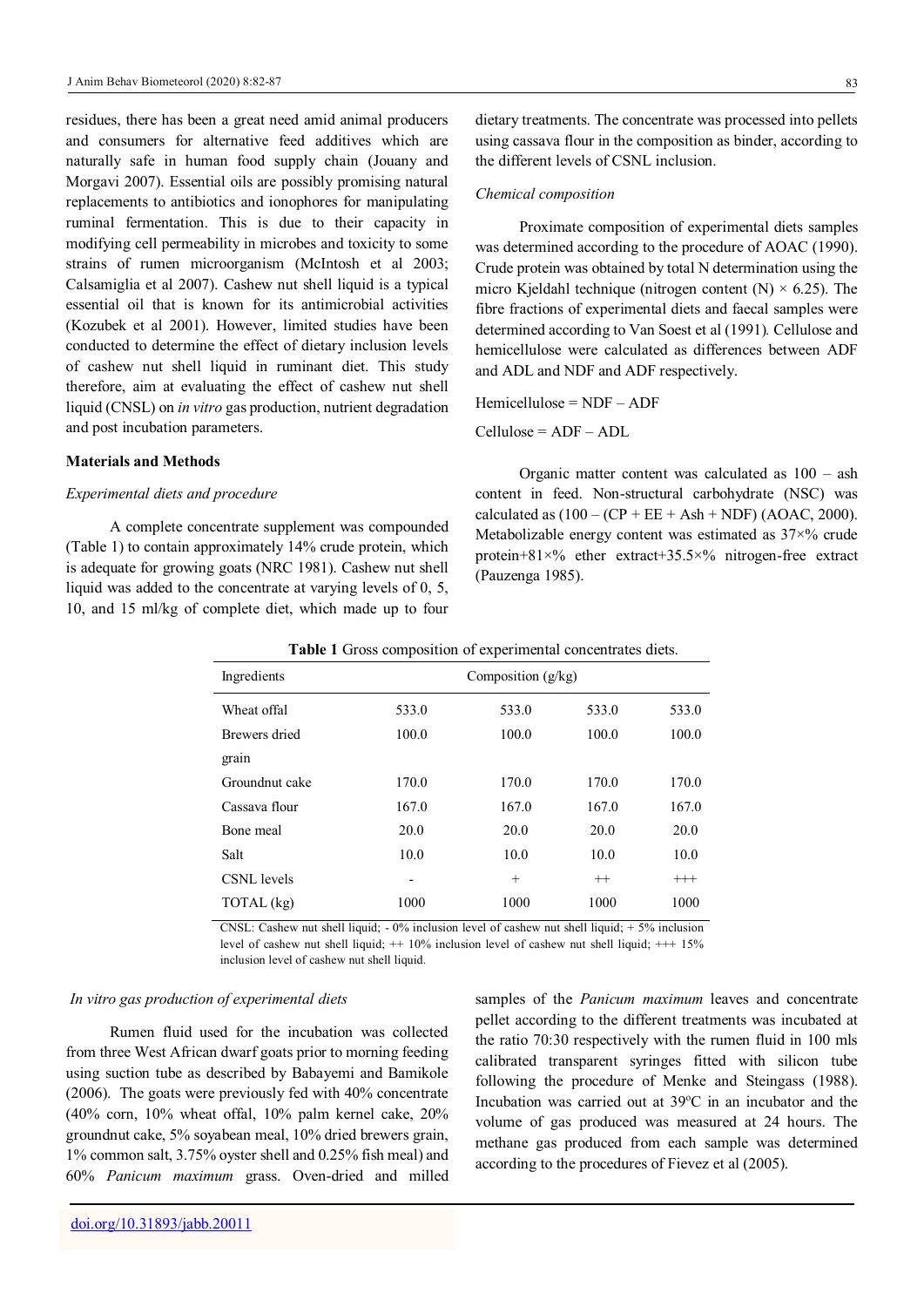The post incubation parameters were determined by calculation as follows:

Metabolizable energy (ME, MJ/kg DM) =  $2.20 + 0.136$ GV + 0.057CP + 0.0029CF (Menke and Steingass, 1988).

Organic Matter Digestibility (OMD,  $\%$ ) = 14.88 + 0.889GV+  $0.45CP + 0.651XA$  (Menke and Steingass, 1988).

Short chain fatty acids (SCFA, μmol/g DM) **=** 0.0239GV-0.0601(Getachew et al. 2001)

where GV, CP, CF and XA are total gas volume at 24 h, crude protein, crude fibre and ash values, respectively.

After 24 hours incubation period, the residues was decanted into pre-weighed crucibles and then oven-dried at 105°C for 24 hrs. The dry residue was weighed and degradability calculated using the equation below:

IVDMD (
$$
\degree
$$
) = Initial dry matter incubated – dry matter of residues x 100  
Initial dry matter incubated

For determination of crude protein and organic matter degradability, samples of feed incubated and the residues was collected and analysed for crude protein (CP) and organic matter (OM) content. Crude protein degradability (CPD %) and organic matter degradability (OMD %) was calculated thus:

CPD (
$$
\%
$$
) = CP content of incubated sample – CP content of residues  $\times$  100  
CP content of incubated sample

OMD (%) =  $OM$  content of incubated sample – OM content of residues  $X_{100}$ OM content of incubated sample

#### *Statistical analysis*

Data generated from *in vitro* study was subjected to analysis of variance (ANOVA) in a completely randomized design according to the procedure of SAS (2010). Significant means were separated using Duncan multiple range test (*P* < 0.05).

#### **Results and Discussion**

Table 2 shows the proximate composition of *Panicum maximum* (Ntchisi) fed as basal diets to West African Dwarf (WAD) goats. The *Panicum maxima* (Ntchisi) used in this study contained lower proportions of dry matter and this was similar to the values reported by Asaolu et al. (2014). Similarly, Aminah and Chen (1991) reported that most of the tropical pastures have crude protein contents ranging from 7 to 12% for grasses. The proximate analysis of supplemental diet is represented in table 3. The pelletised diets containing varying levels of CNSL fed in this study had a relatively high dry matter; this may be attributed to the dry feedstuffs used in compounding the feed and the effect of the pelleting process. Cashew nut shell liquid inclusion into pelletised diets resulted in ether extract increase and this may be due to the increase in fat content of diet as inclusion of oil increased. Metabolizable energy increased across the table indicating increase in the calorie content of supplemental pellets as CNSL increases, this agrees with the report of Geelen et al. (2001).

The effect of CNSL inclusion levels on gas production and fermentation parameters are represented in table 4. Addition of CNSL decreased gas production of supplemental diets from 5ml/kg to 15ml/kg inclusion levels (*P* < 0.05). The decrease in cumulative gas production recorded in this study is in line with the report of Nezhad et al (2011) who observed decrease in gas production of *in vitro* analysis of experimental diet treated with varying levels of spearmint essential oil. Inclusion of CNSL significantly inhibited methane production from 5ml/kg (18%), 10ml/kg (34%) and 15ml/kg (57%) CNSL inclusion levels ( $P < 0.05$ ). This shows a reduction in loss of energy via methane production in ruminants.

| Parameters               | Composition | <b>SEM</b> |
|--------------------------|-------------|------------|
| Dry matter $(\%$ as fed) | 40.70       | 1.59       |
| Crude protein            | 9.00        | 0.38       |
| Ether extract            | 3.25        | 1.01       |
| Ash                      | 7.12        | 0.11       |
| Non fibre carbohydrate   | 32.06       | 0.19       |
| Organic matter           | 92.88       | 0.58       |
| Neutral Detergent Fibre  | 48.56       | 2.04       |
| Acid Detergent Fibre     | 30.92       | 2.32       |
| Acid Detergent Lignin    | 10.05       | 0.53       |
| Hemicellulose            | 17.64       | 0.52       |
| Cellulose                | 20.87       | 1.85       |

**Table 2** Nutrient composition (%DM) of Panicum maximum fed as basal diet.

NB: Average of four replicates.

Similar results have been observed in several studies. Wang et al (2009) reported in his study that inclusion of 0.25 g/day of essential oil mixture from oregano plants in the diet of sheep for 15 days decreased methane production. Evans and Martin (2000) observed that thymol (0.4  $g$  L<sup>-1</sup>), a main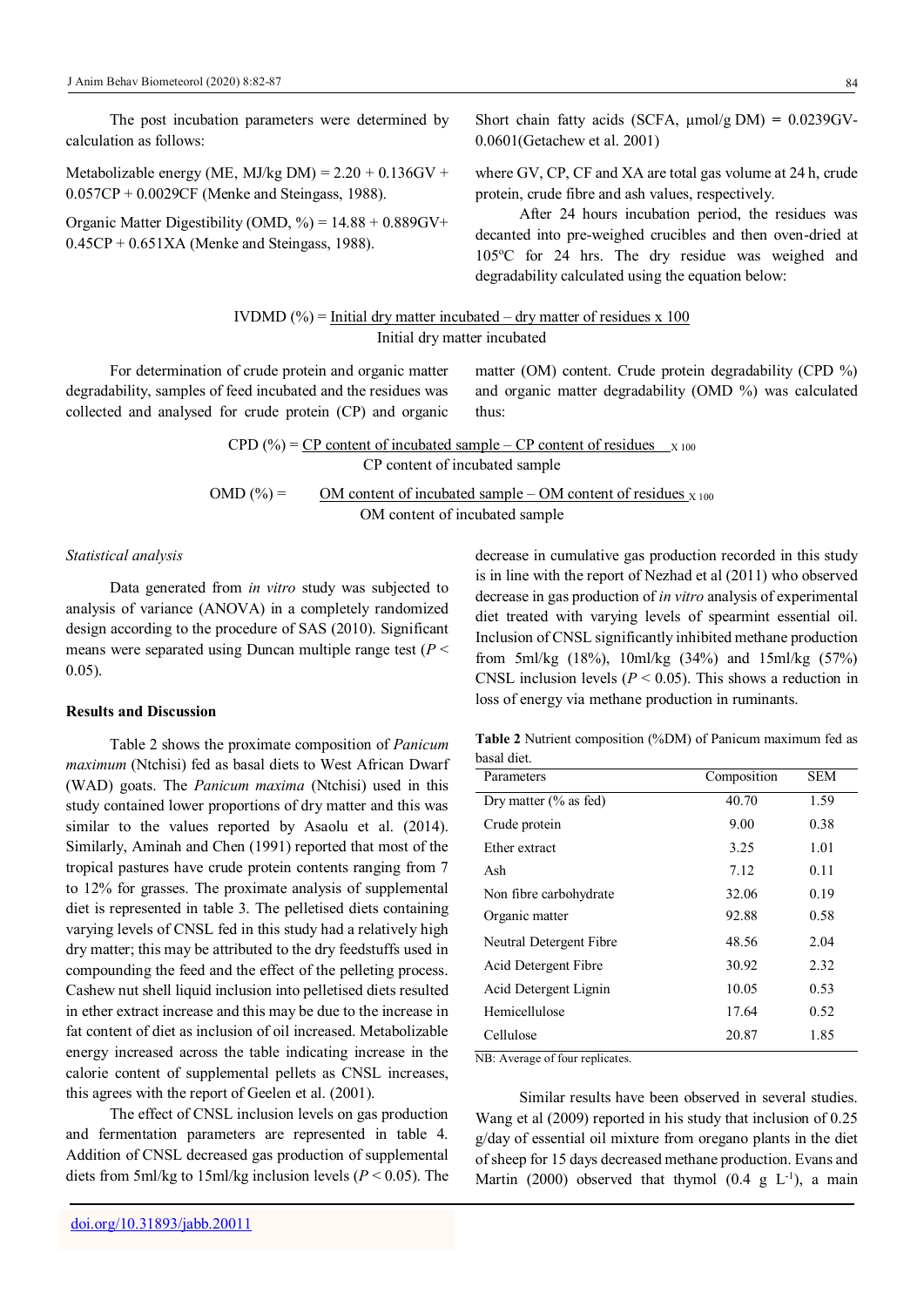component of essential oils derived from Thymus and Origanum plants, was a strong inhibitor of methane in *in vitro* study**.** This reduction indicates that CNSL has the potential to manipulate ruminal fermentation process favorably and maximize nutrient utilization. This study proves that CNSL inclusion in ruminant feed will reduce the contribution of methane to the global GHG emissions, as it had been reported that enteric methane is the most significant GHG gas emitted (50% to 60%) in ruminant production systems (Ogino et al 2007).

Ammonia N production was decreased by CNSL with significantly lower values (*P* < 0.05) at 10mls CNSL inclusion level. This result is in accordance with the study of Castillejos et al (2006) which found a significant reduction in ammonia-N concentrations of rumen cultures incubated with thymol at 500-1000 mg/L. The reduction of ammonia in this study shows that the inclusion of CNSL in ruminant diet promises to make ruminant production more environmental-friendly as

the nitrification and acidification of soils reduces and also the production of  $N_20$ .

Total volatile fatty acid increased significantly with the inclusion of CNSL compared to 0ml inclusion level. However, TVFA decreased in a CNSL inclusion level-dependent manner with the least value at 15mls when compare to 5ml/kg and 10 ml/kg CNSL inclusion level. This result supports the study of Busquet et al (2006) who reported a decrease in VFA concentration when anise oil (ANO) was added to rumen batch cultures at 3000 mg/L but no effects on VFA concentration when ANO was added at up to 300 mg/L. Higher doses of cinnamon oil and cinnamaldehyde also decreased total VFA and ammonia-N concentrations (Busquet et al 2006). This result indicates that CNSL is able to modify VFA production positively, however when added at higher doses, it may result in lower efficiency of nutrient utilization in the rumen.

| Parameters $(\% )$      | Supplemental pellets with varying levels of CNSL |                      |                      |                      | <b>SEM</b> |
|-------------------------|--------------------------------------------------|----------------------|----------------------|----------------------|------------|
|                         | 0 <sub>m1</sub>                                  | 5 ml                 | 10ml                 | 15ml                 |            |
| Dry matter              | 95.80                                            | 96.52                | 96.70                | 96.34                | 0.40       |
| Crude protein           | 14.02                                            | 14.11                | 14.00                | 14.21                | 0.22       |
| Crude fibre             | 10.64                                            | 10.70                | 10.78                | 10.66                | 0.18       |
| Ether extract           | 8.38 <sup>b</sup>                                | 10.62 <sup>a</sup>   | 11.15 <sup>a</sup>   | 11.52 <sup>a</sup>   | 0.42       |
| Ash                     | 10.70                                            | 10.55                | 10.60                | 10.50                | 0.15       |
| Neutral detergent fibre | 47.10                                            | 46.88                | 46.53                | 46.40                | 0.18       |
| Acid detergent fibre    | 20.30                                            | 19.82                | 19.73                | 19.06                | 0.24       |
| Acid detergent lignin   | 9.10                                             | 9.24                 | 9.13                 | 9.28                 | 0.15       |
| Organic matter          | 89.30                                            | 89.45                | 89.40                | 89.50                | 0.15       |
| <b>NSC</b>              | 19.80 <sup>a</sup>                               | 17.84 <sup>b</sup>   | 17.72 <sup>b</sup>   | 17.36 <sup>b</sup>   | 0.35       |
| ME kcal/kg              | 3194.75 <sup>b</sup>                             | 3296.69 <sup>a</sup> | 3319.22 <sup>a</sup> | 3344.30 <sup>a</sup> | 19.19      |

**Table 3** Chemical composition of supplemental diets with varying levels of cashew nut shell liquid.

NSC:Non-structural carbohydrate. abcMeans on the same row having different superscripts are significantly different  $(P < 0.05)$ .

**Tabel 4** Effect of various levels of CNSL inclusion on in vitro gas production (ml/g DM) and fermentation parameters.

| Fermentation parameter | Varying levels of CNSL |                     |                     |                    | <b>SEM</b> |
|------------------------|------------------------|---------------------|---------------------|--------------------|------------|
|                        | 0ml                    | 5mls                | 10mls               | 15mls              |            |
| Gas production         | 54.50 <sup>a</sup>     | 51.50 $^{ab}$       | 51.50 <sup>ab</sup> | 47.50 <sup>b</sup> | 0.88       |
| CH <sub>4</sub>        | 11.13 <sup>a</sup>     | 9.00 <sup>ab</sup>  | $7.25^{bc}$         | 4.75 <sup>C</sup>  | 0.32       |
| $NH3-N(mg/dL)$         | 115.67 <sup>a</sup>    | 103.77 <sup>b</sup> | 96.96 <sup>d</sup>  | $100.36^{\circ}$   | 0.56       |
| <b>TVFA</b>            | 9.55 $d$               | 15.50 <sup>a</sup>  | 13.50 <sup>b</sup>  | $11.50^{\circ}$    | 0.40       |

abc Means on the same row having different superscripts are significantly different (*P* < 0.05).

0ml - control diets, 5ml – contains 5ml of CNSL/kg DM pelletised diet, 10ml – contains 10ml of CNSL/kg DM pelletised diet, 15ml – contains 15ml of CNSL/kg DM pelletised diet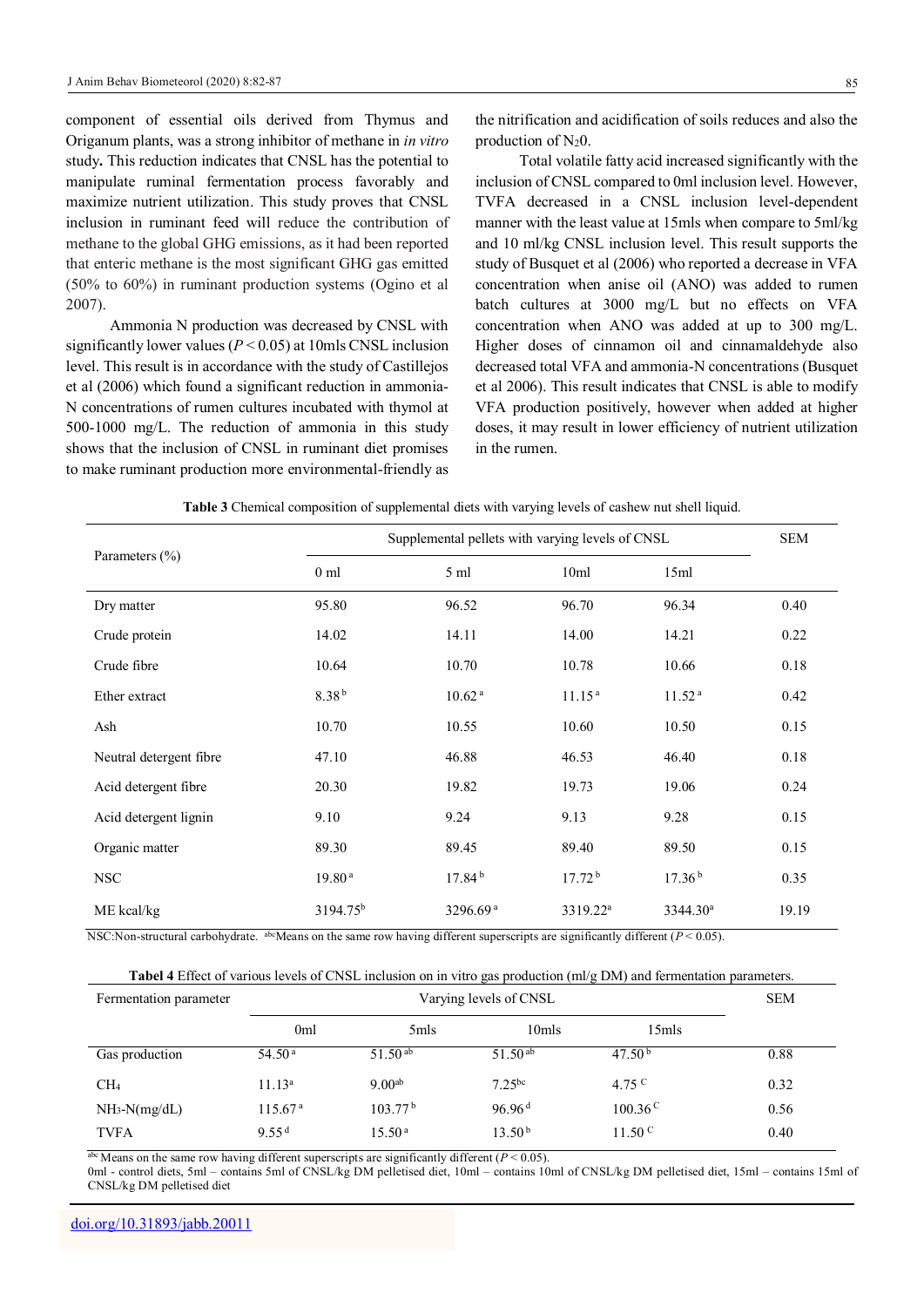In the present study, short chain fatty acids recorded the lowest value when CNSL was included at 15 ml/kg in experimental diet. This agrees with the studies of Shinkai et al (2012), that feeding CNSL caused a decrease in acetate, methane emission and total short-chain fatty acid levels. *In vitro* dry matter degradability, crude protein degradability and organic matter degradability were affected significantly (*P* <

0.05) by CNSL inclusion. The decrease observed in this study is in line with the study of Sirohi et al (2012). Sirohi et al (2012) reported that the dry matter degradability of high fibre diet incubated with garlic oil decreased by 25.92%. The authors also reported that Eucalyptus oil decreased *in vitro* dry matter degradability by 27.13% and 23.28% in the medium fibre diet and low fibre diet respectively.

**Table 5** Effect of varying levels of CNSL inclusion on *in vitro* post incubation parameter and nutrient degradability.

| Post incubation parameters                      | Varying levels of CNSL |                    |                    | <b>SEM</b>         |      |
|-------------------------------------------------|------------------------|--------------------|--------------------|--------------------|------|
|                                                 | 0 <sub>ml</sub>        | 5ml                | 10 <sub>ml</sub>   | 15ml               |      |
| SCFA (µmol/g)                                   | 0.61 <sup>a</sup>      | 0.50 <sup>b</sup>  | 0.49 <sup>b</sup>  | 0.43 <sup>b</sup>  | 0.01 |
| ME (MJ/kg)                                      | 6.66 <sup>a</sup>      | 6.00 <sup>b</sup>  | 5.93 <sup>b</sup>  | 5.53 <sup>c</sup>  | 0.09 |
| Organic Matter digestibility (%)                | 45.49 <sup>a</sup>     | 41.10 <sup>b</sup> | 40.54 <sup>b</sup> | $37.92^{\circ}$    | 0.57 |
| <i>In vitro</i> dry matter degradability $(\%)$ | 62.12 <sup>a</sup>     | 57.70 <sup>b</sup> | 56.07 <sup>b</sup> | 54.28 <sup>b</sup> | 0.70 |
| <i>In vitro</i> crude protein degradability (%) | 64.67 <sup>a</sup>     | 60.61 <sup>b</sup> | 59.89 <sup>b</sup> | 58.80 <sup>b</sup> | 0.71 |
| In vitro organic matter degradability $(\%)$    | $66.55^{\rm a}$        | 62.08 <sup>b</sup> | 60.98 <sup>b</sup> | 59.44 <sup>b</sup> | 0.63 |

abc Means on the same row having different superscripts are significantly different  $(P < 0.05)$ 

0ml - control diets, 5ml – contains 5ml of CNSL/kg DM pelletised diet, 10ml – contains 10ml of CNSL/kg DM pelletised diet, 15ml – contains 15ml of CNSL/kg DM pelletised diet. SCFA– Short chain fatty acid. ME–Metabolizable energy.

#### **Conclusions**

The finding from this study can be concluded that cashew nut shell liquid inclusion at varying levels had a significant effect on *in vitro* gas, methane gas, ammonia-N and TVFA production. Although the addition of CNSL increased TVFA formation, it however decreased TVFA formation at higher inclusion levels. This result gives a good indication for improved utilization of dietary energy without the use of antibiotics thereby promising safer animal products for human consumption. It also supports the hypothesis that CNSL inclusion in ruminant diet can reduce methane and ammonia production thereby decreasing GHG (CH<sub>4</sub> and  $N_2O$ ) emissions into the atmosphere. Thus, this paper adds to the evidence that CNSL, which is an essential oil, serve as an eco-friendly feed additive for nutrient optimization and for combating GHG emissions in ruminant production.

#### **Acknowledgements**

The authors wish to express their appreciation to Tertiary Education Trust Fund, University Grant Management of Federal University of Agriculture Abeokuta (FUNAAB), Nigeria and Department of Animal Science, Tshwane University of Technology, Pretoria, South Africa for sponsoring the publication of this study.

#### **Conflict of Interest**

The author declare no conflict of interest.

#### **References**

Aminah A, Chen CP (1991) Future Prospects for Fodder and Pasture Production. In Feeding dairy cows in the tropics. Proceedings of the FAO expert consultation held in Bangkok, Thailand, 1989. Food and Agriculture Organization of the United Nations, Rome.

AOAC (1990) Official methods of analysis of the Association of Official Analytical Chemists. 2 (15). Washington, DC

AOAC (2000) Official Methods of Analysis. 17<sup>th</sup> ed. of the Association of Official Analytical Chemists. Gaithersburg, Maryland, USA.

Asaolu VO, Odeyinka SM, Binuomote RT, Odedire JÁ, Babayemi OJ (2014) Comparative nutrititive evaluation of Panicum maximum, selected tropical browses and their combinations using in vitro grass production technique. Agriculture and Biology Journal of North **America** 

Babayemi OJ, Bamikole MA (2006) Effect of Tephrosia candida leaf and its bag degradability of roughages in predicting feed intake in cattle. Animal Feed Science and Technology 40:109-119.

Busquet M, Calsamiglia S, Ferret A, Kamel C (2006) Plant extracts affect in vitro rumen microbial fermentation. Journal Dairy Science 89:761-771.

Calsamiglia S, Busquet M, Cardozo PW, Castillejos L, Ferret A (2007) Essential oils as modifiers of rumen microbial fermentation. Journal of Dairy Science 90:2580-95.